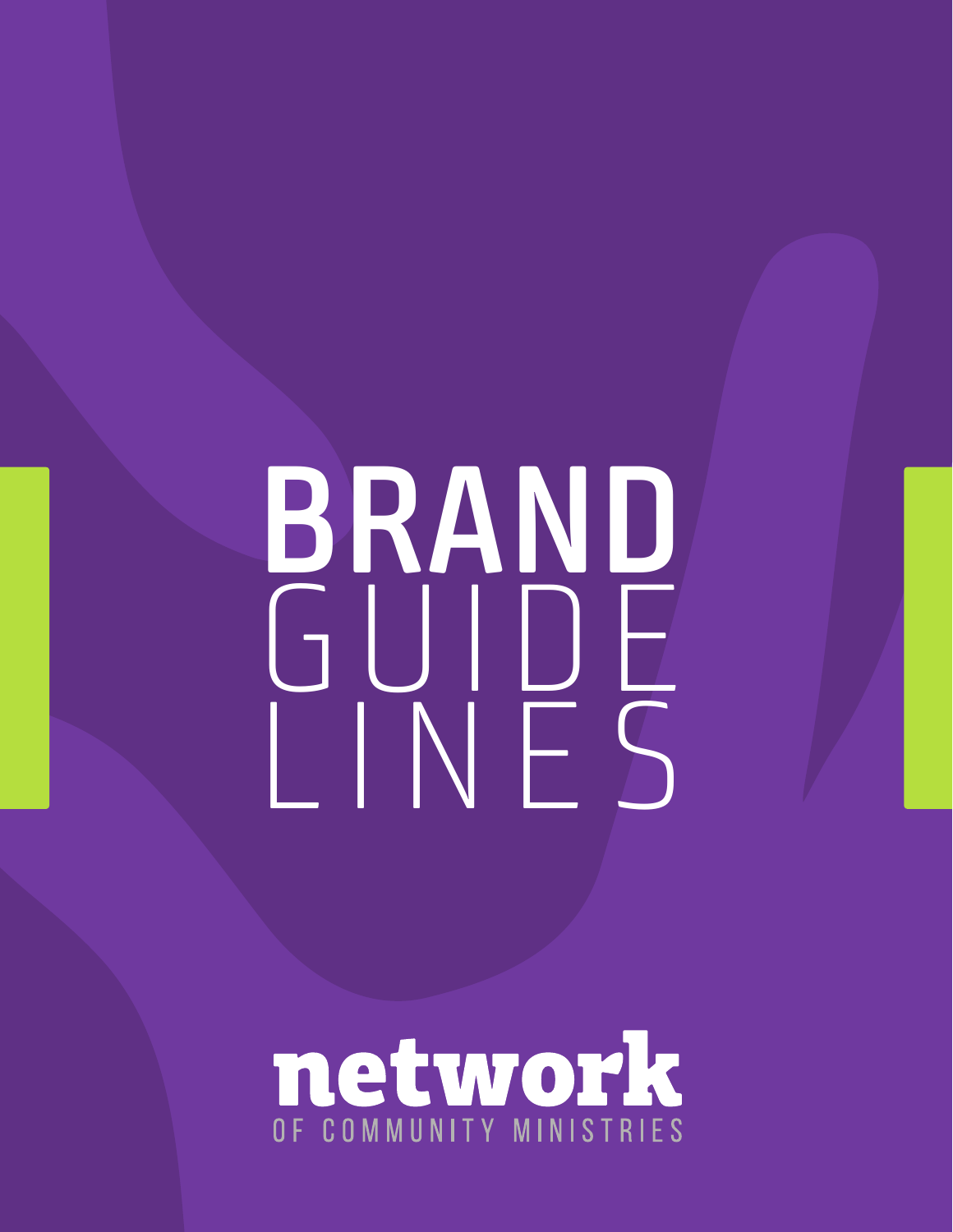**NETWORK OF COMMUNITY MINISTRIES**

## SIMPLICITY IS THE ULTIMATE FORM OF SOPHISTICATION.

**Leonardo da Vinci**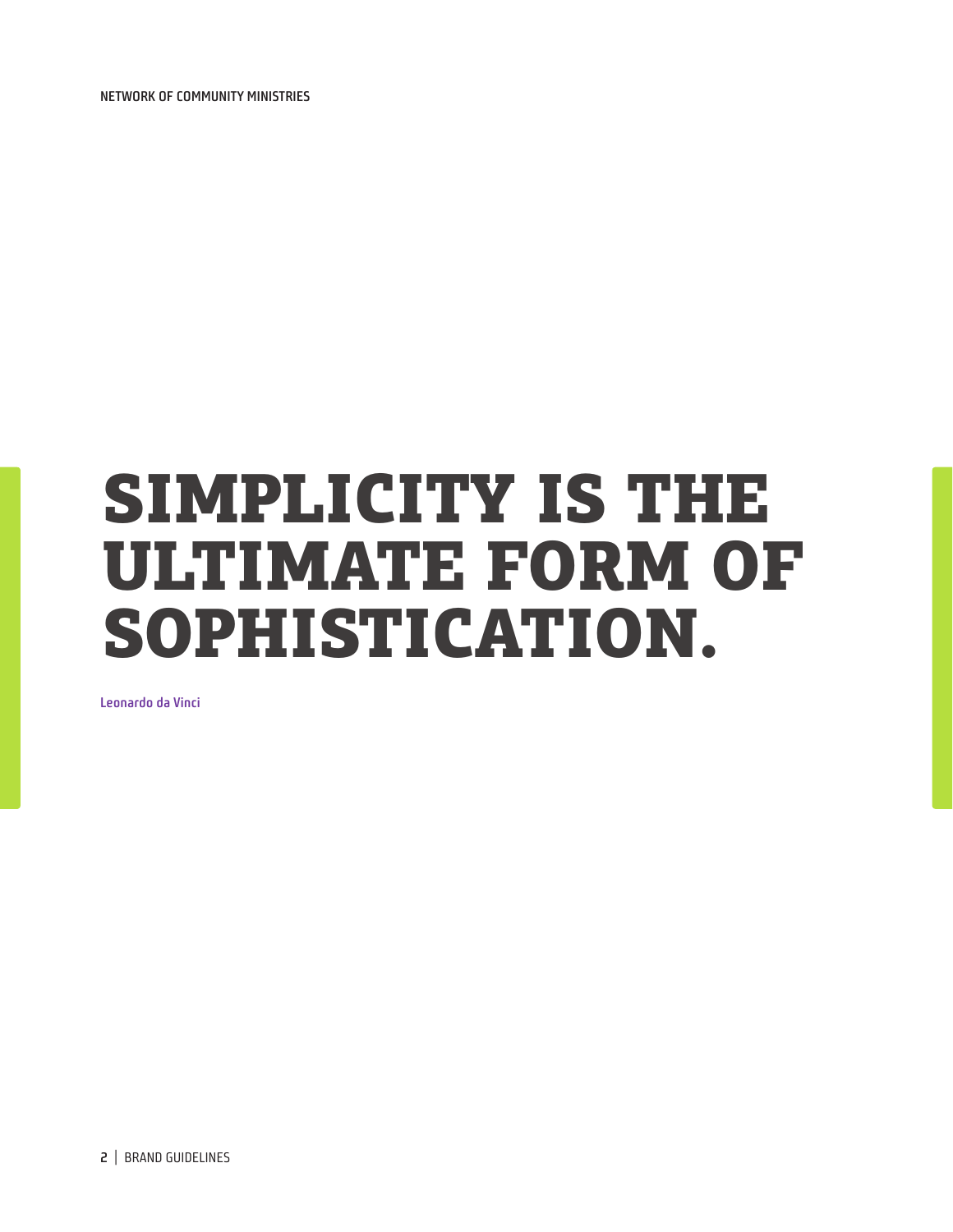## THIS IS A GUIDE TO THE BASIC ELEMENTS THAT MAKE UP OUR BRAND.

IT WILL LET YOU GET TO KNOW US BETTER...

#### **Contents**

**03 LOGO**

> Rationale | Exclusion Zone | Minimum Size Application | Family/Variations

#### **08 COLOR**

Primary/Secondary Palette | Application

#### **09 TYPOGRAPHY**

Print | Online | Style

#### **10 STYLE GUIDE**

#### **11 CHECKLIST**

#### **What is a Brand Identity?**

A brand identity represents the values, services, ideas and personality of an organization. It is designed to increase recognition and build perceptions of the organization in its chosen marketplace.

This brand identity needs to be graphically represented and usually includes elements such as logos and supporting graphics, color palette, typography and photography choices and can, within its guidelines, use examples to visualize how a brand should be depicted across various different visual media.

#### **Why use these guidelines**

Network needs to manage how its brand is represented across all visual media in various different situations.

The corporate identity system in this document has been created to fulfil this purpose and the guidelines herein explain how to correctly depict and embody our brand ethos consistently across different applications and in various markets to maintain the integrity of Network.

**This document, along with logos and fonts, are available to download at: thenetwork.org/branding**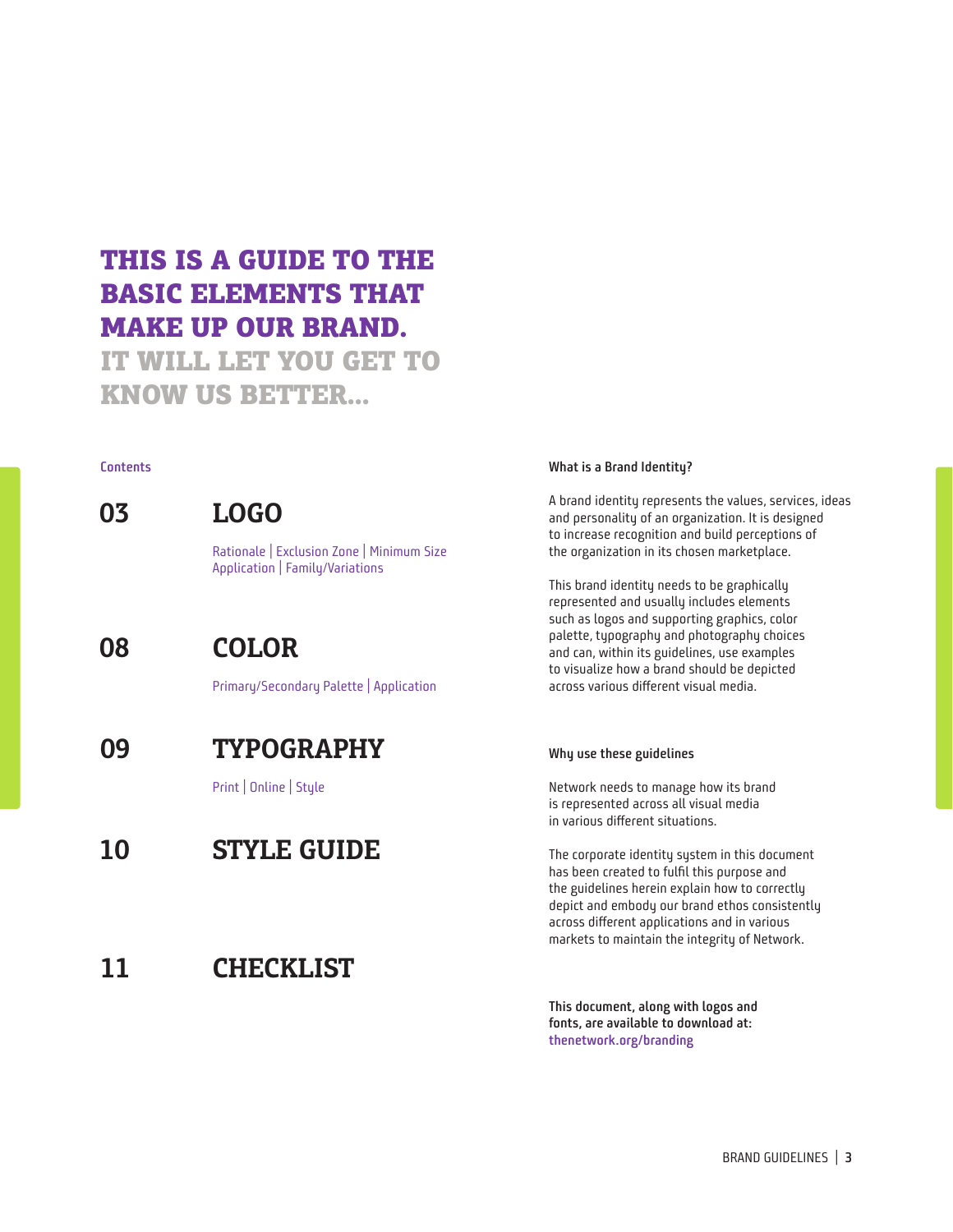## OUR LOGO IS VERY PRECIOUS TO US. WE TOOK OUR TIME DEVELOPING OUR BRAND SO PLEASE BE NICE TO IT.

#### **Rationale**

Our logo was developed to be modern and future-proof, updating our public persona and realizing the design with new techniques. It is a distinctive mark and brand that seeks to present Network as a forwardthinking professional organization.

#### **01**

This is the full version of the logo. It is the preferred version of the logo for all printed collateral including all printed publications, advertising, billboards, posters, flyers and product packaging.

#### **02**

This is the Mission Icon. This is to be used as a secondary logo to directly tie programs back to the main Network mission.

**02**

**THE LOGO,** delightful am I not.





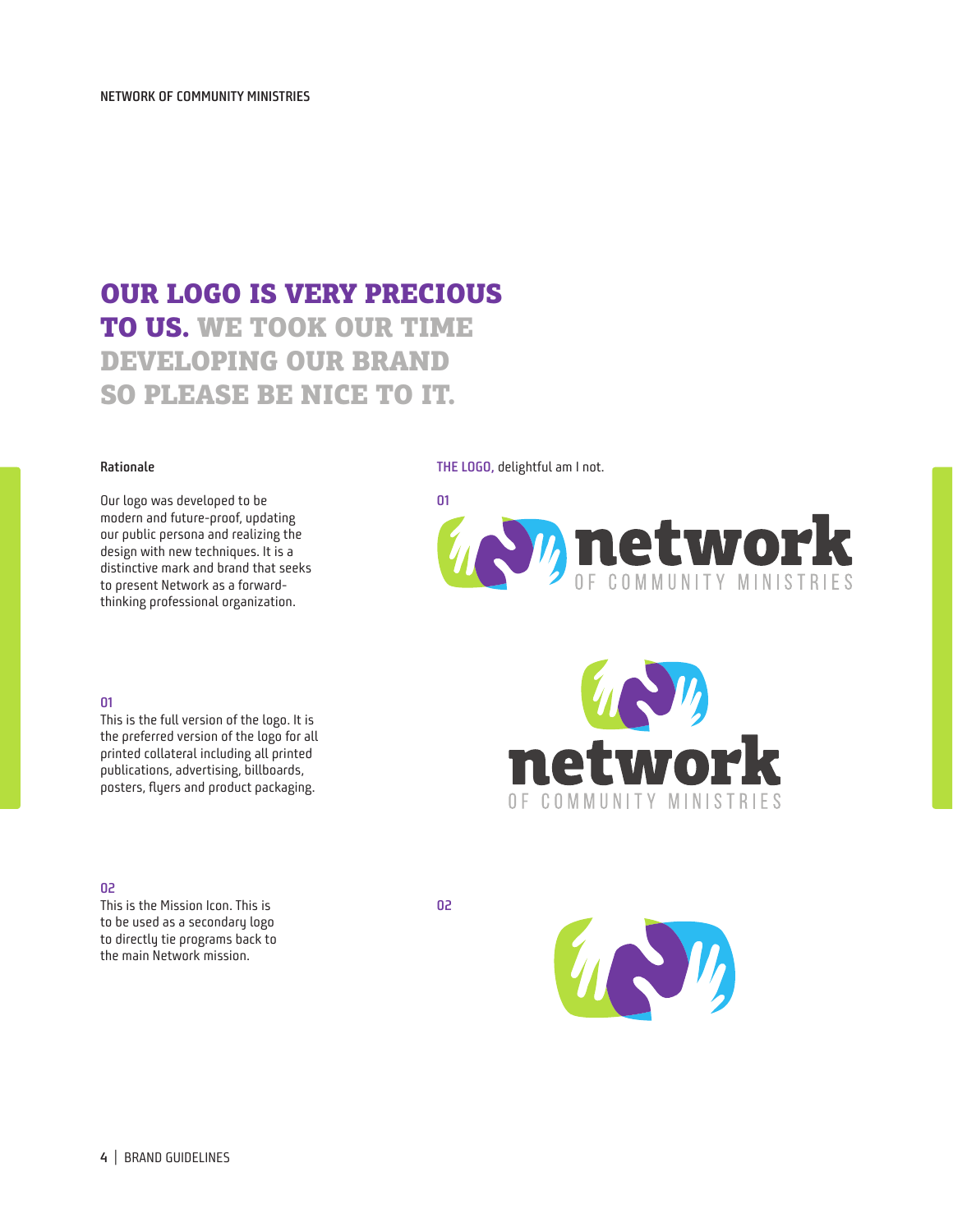**EXCLUSION ZONE,** a little elbow room to help us stand out.

The minimum exclusion zone margin for all our company logos is based on the "n" height. With all logos, a minimum clear space of 1 "n" height must be maintained on all sides.

On all sides, the exclusion zone should be measured from the farthest edge of the logo. No element, other than our tagline, may encroach on this space.



**MINIMUM SIZE,** bigger is better.

Full logo must not be reproduced at a size smaller than 1/2" in height.

Mission Icon must not be reproduced at a size smaller than 1/2" in height.



1/2" min.



BRAND GUIDELINES | **5**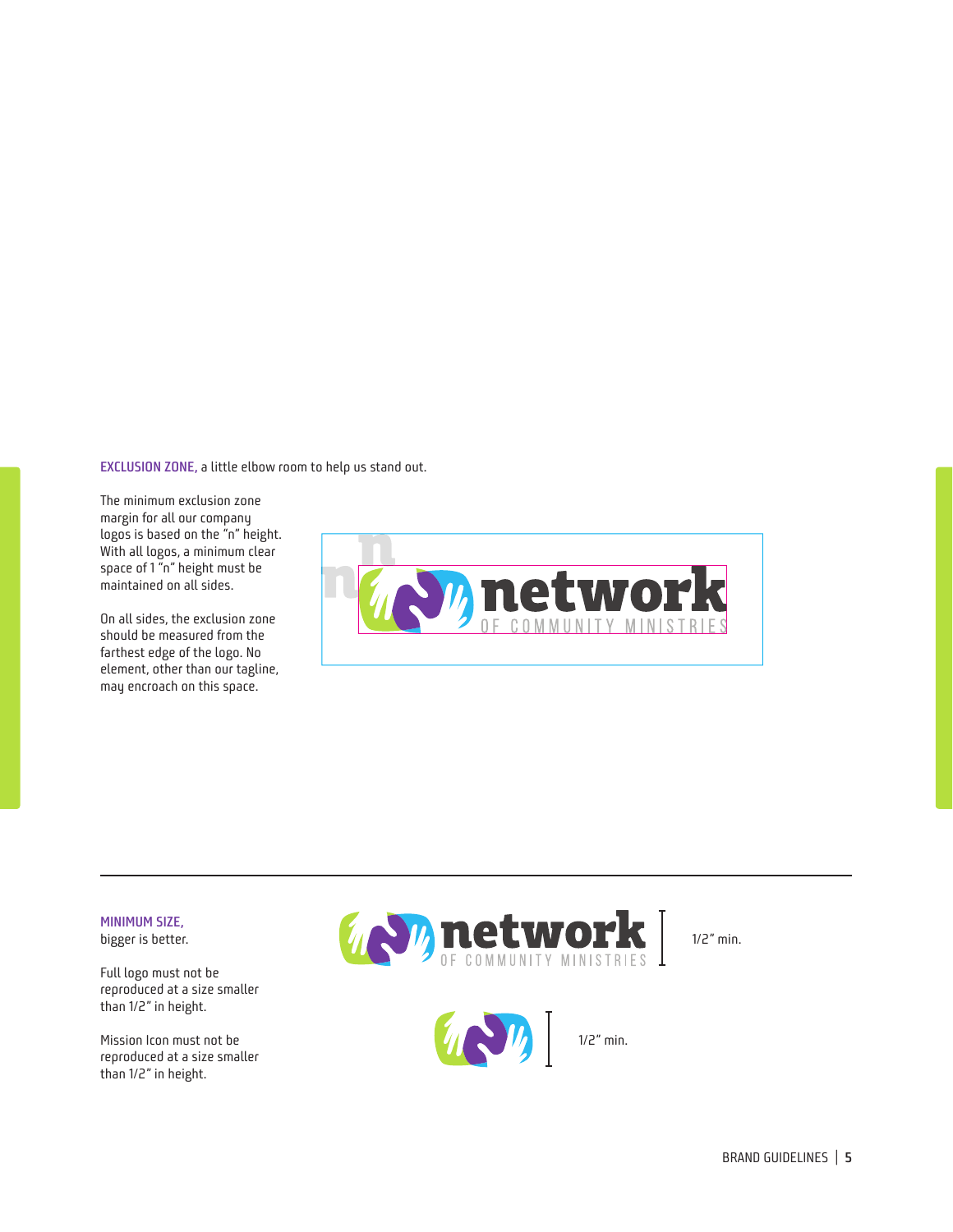## WE WANT TO LOOK GOOD ALL THE TIME, SO TAKE TIME TO CONSIDER HOW TO APPLY OUR LOGO.

**We don't want to come across all doom and gloom,** but there is a right way and a wrong way to present our logo.

**01 Space around the logo** Always leave the logo some space to breathe. Try to use white or neutral backgrounds.

**02 If you have to...** If it's unavoidable to sit the logo on a color or a photo, use the negative logo.

**03 Not right** Do not rotate the logo.

**04 Color clash** Do not place the logo on the wrong colors.

**05 No thanks** Do not add embellishments like drop-shadows, embossings etc. to the logo.









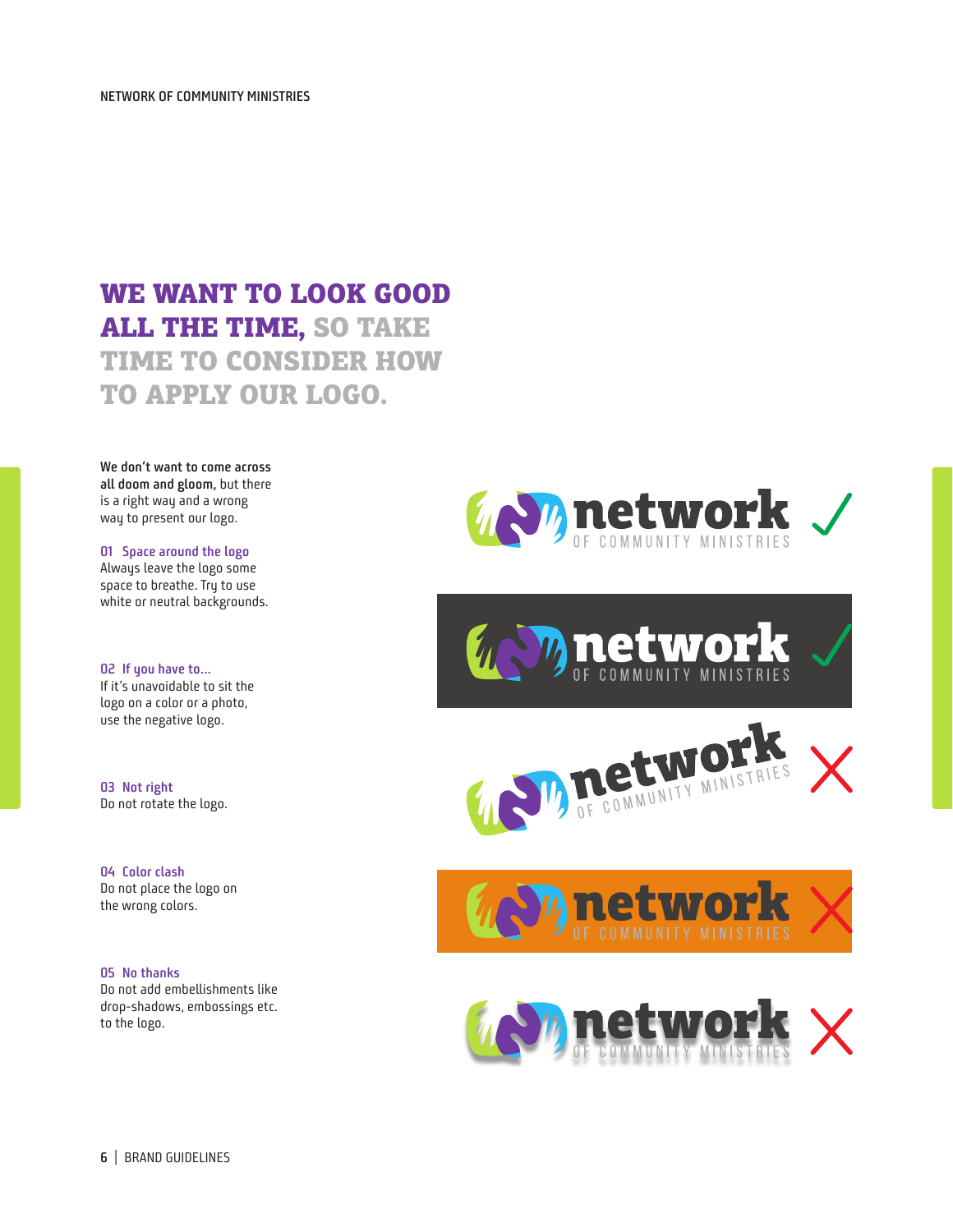



**06 Don't skew** Do not stretch or skew the logo to fit the design. Always maintain the same scale.

**07 No color change** Do not stray from the Network color pallete.



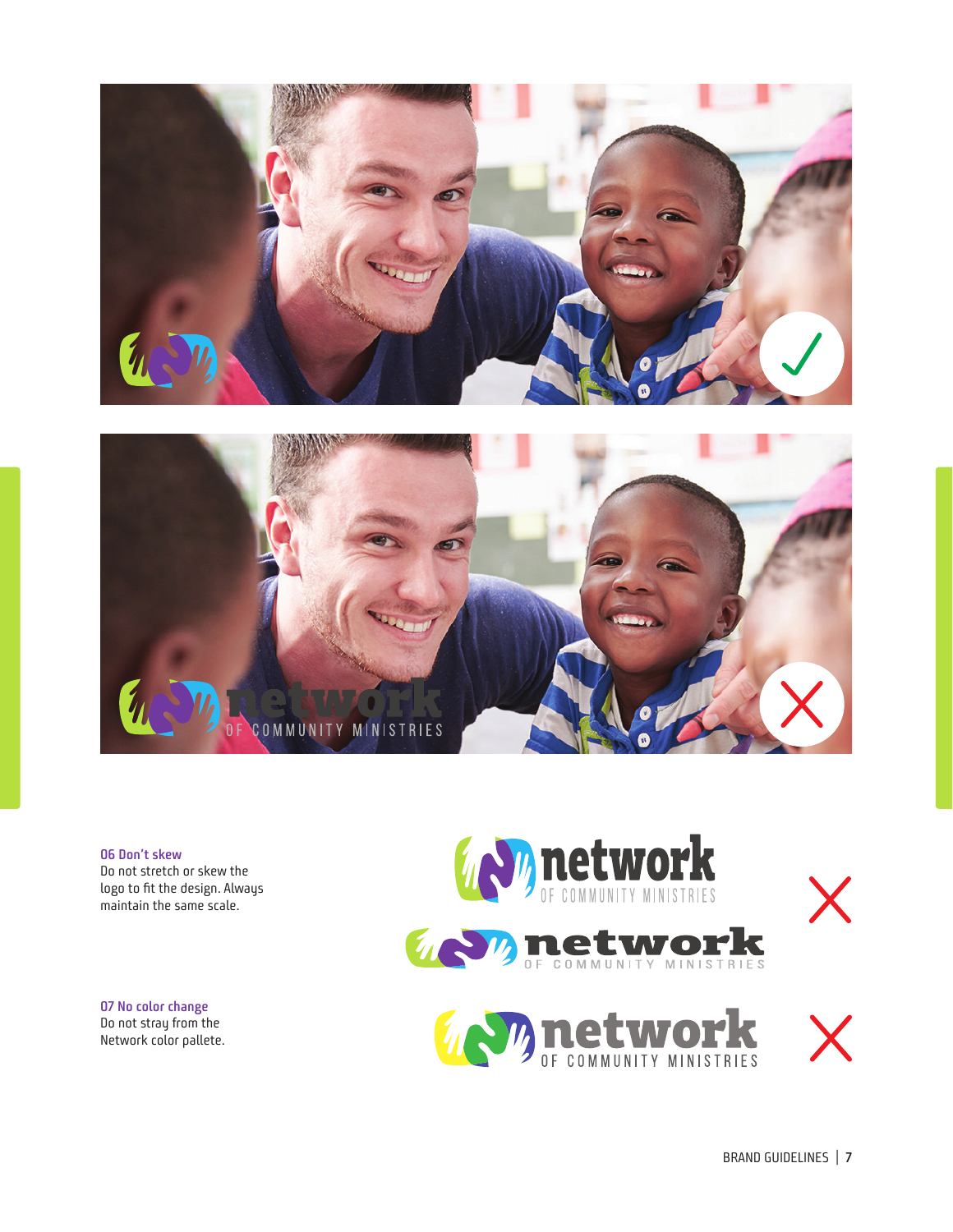## OUR COLORS DEFINE OUR BRAND. WE'RE BOLD, BRIGHT AND CONFIDENT. SIMPLE AND TO THE POINT.

The corporate color palette includes a bright purple, bright blue and complementary green theme with supporting tones. Color matching standard Pantone® references are included to ensure accuracy when reproducing the palette. Also included are the references for CMYK, RGB and HEX Values for consistency across different media. Where possible, the logo should be reproduced in the CMYK color process. Equivalent colors can be composed using the RGB and HEX references included when the logo is to used digitally.

#### **Color Palette** // **Primary**

These are our corporate primary colors for our logo, text and headers.



These are secondary colors for backgrounds and supporting graphics.

**Color Palette** // **Secondary**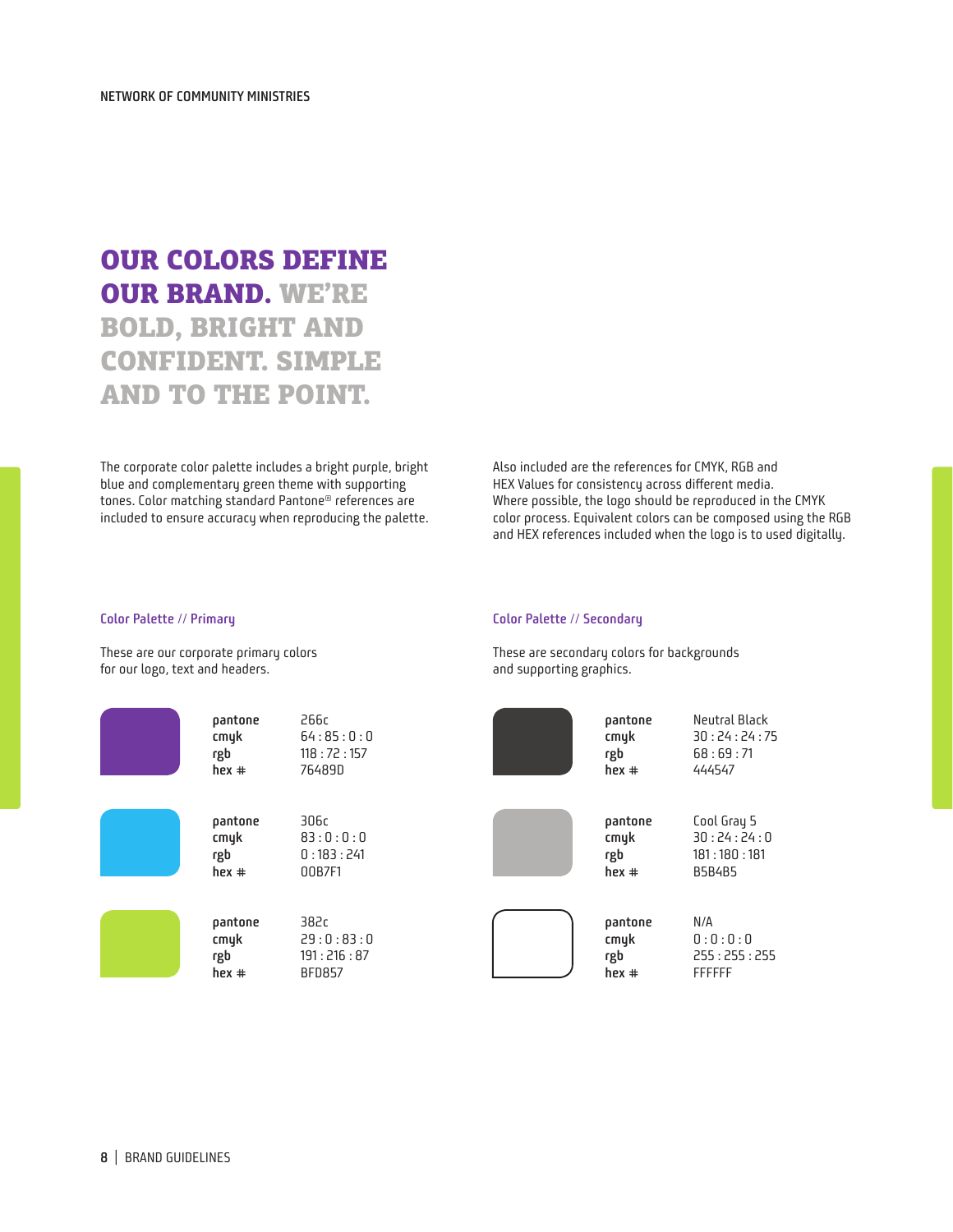## TYPOGRAPHY IS THE BACKBONE OF DESIGN,

GETTING IT RIGHT IS PARAMOUNT.

#### **Typefaces. Print.**

Our corporate typeface is **PF Centro & Bunuelo**. These font families come in a range of weights to suit a multitude of purposes. They were optimized for print, and has excellent legibility characteristics in its letterforms.

#### **Typefaces. Online.**

**Helvetica** should be used in any web applications. This font is available on both Windows and Mac devices, and translates well across all mobile and desktop viewers. This is the fallback font and is to be used only when sending documents to 3rd parties.

#### **Typography. Style.**

Text for correspondence and publications should preferably be set in upper and lower-case, and flush left with ragged right. Capitalization should never be used for body text, but is acceptable for headings.

#### **Headlines // PF Centro**



ABCDEFGHIJKLMNOPQRSTUVWXYZ abcdefghijklmnopqrstuvwxyz (.,:;?!£\$&@\*) 0123456789

// Black

#### **Body // Bunuelo**



**ABCDEFGHIJKLMNOPQRSTUVWXYZ abcdefghijklmnopqrstuvwxyz (.,:;?!£\$&@\*) 0123456789**

// Semi Bold // Regular // Regular // Light



**ABCDEFGHIJKLMNOPQRSTUVWXYZ abcdefghijklmnopqrstuvwxyz (.,:;?!£\$&@\*) 0123456789**

// Bold



ABCDEFGHIJKLMNOPQRSTUVWXYZ abcdefghijklmnopqrstuvwxyz (.,:;?!£\$&@\*) 0123456789



ABCDEFGHIJKLMNOPQRSTUVWXYZ abcdefghijklmnopqrstuvwxyz (.,:;?!£\$&@\*) 0123456789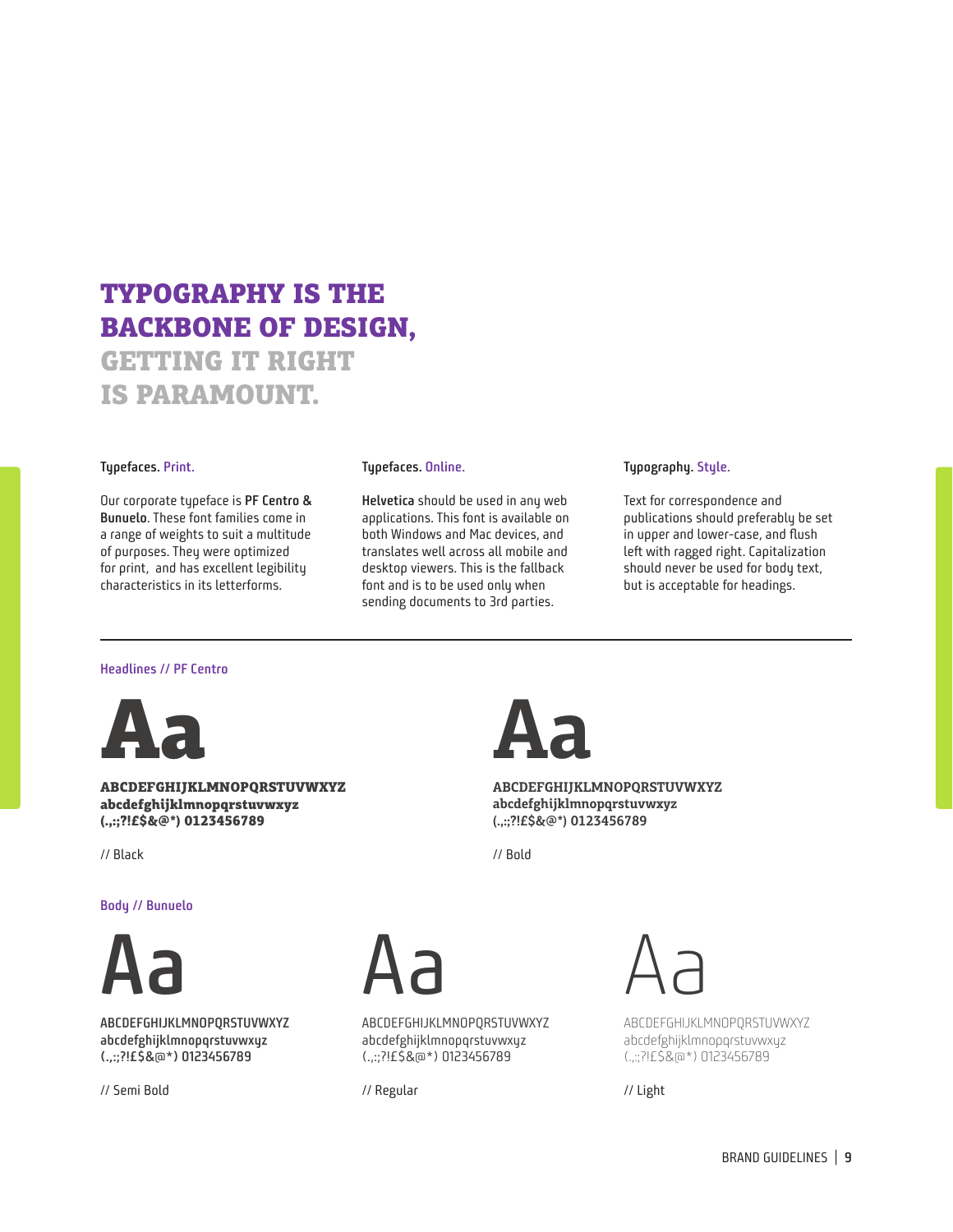## THAT'S JUST FOR STARTERS... HERE IS A FEW MORE THINGS YOU SHOULD KNOW.

#### **Brand Design Style**

Taking a direction from the Swiss Style (or International Typographic Style) allows us to emphasise and execute a clean, legible approach to our extended media and brand situations. Features include asymmetric layouts, strong grid-based structure, sans serif typefaces and unjustified body text.

An understanding of the importance of white space is also crucial in layouts, both in and around text/images.

Black body text should normally be used unless reversed out/white copy is more aesthetically appropriate. Limiting color use to our corporate palette will serve to strengthen our brand message.

#### **Support Graphics**

Graphic elements derived from the logo are valid for use as stand-alone support graphics provided they are not used in place of the complete logo.

We do not recommend the use of detailed illustrations or clip art as support graphics but rather simple geometric shapes so as not to detract from other layout elements.

Large, distracting banners and graphics (such as ribbons and arrows) should not be used as they only serve to lessen the quality and values of our brand.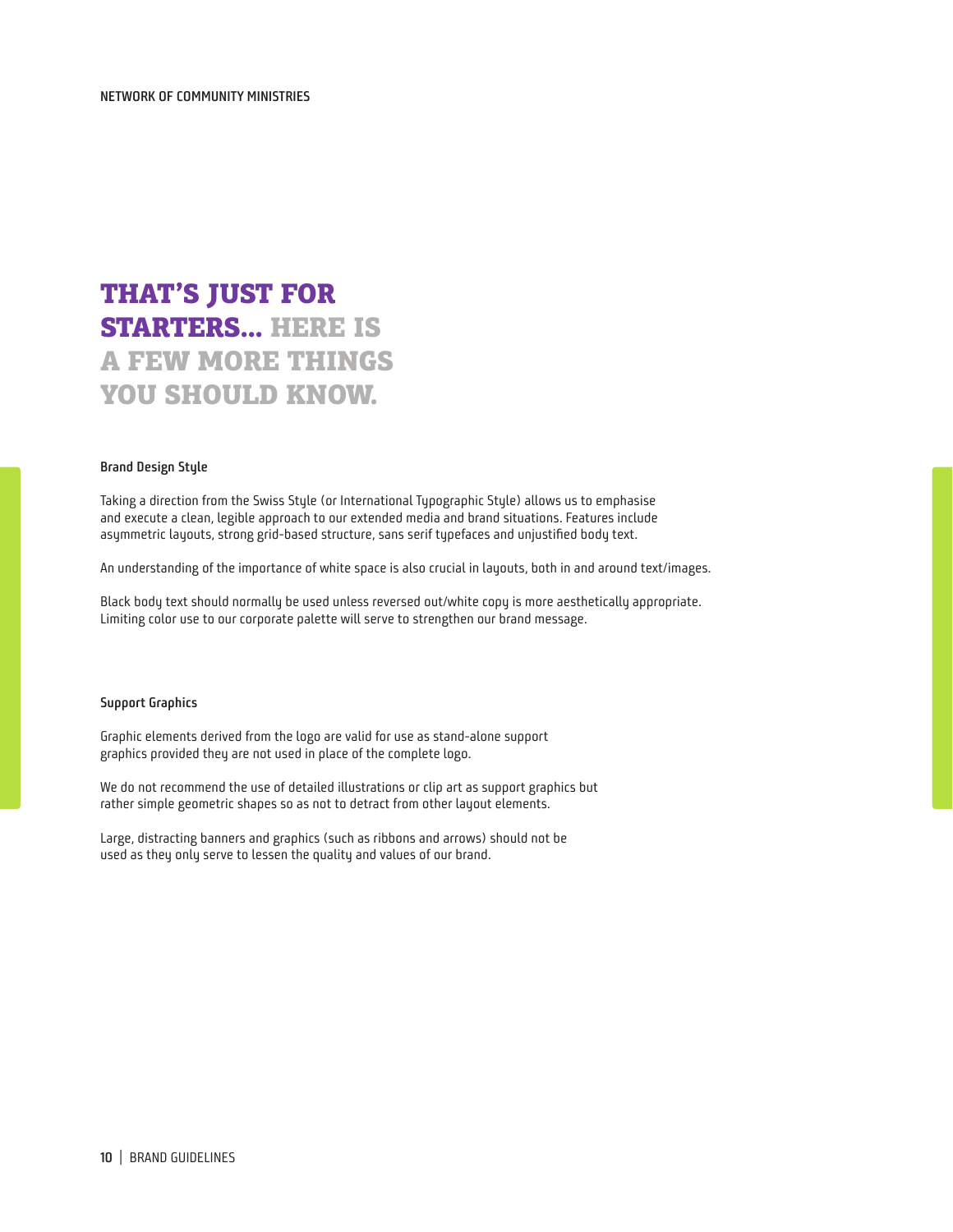## BEST TO HAVE A CHECKLIST. THEN YOU KNOW THAT YOU HAVE DONE EVERYTHING RIGHT.

#### **The Checklist...**

#### **01 The Logo**

Only use logos that are complete and in an appropriate version, created from original digital artwork. Please check that you have respected the minimum size and exclusion zone requirements.

#### **02 Backgrounds**

The logo should not appear on light or cluttered images without being reversed out.

#### **03 Graphics**

Check that any supporting graphics or graphic elements do not marginalize, obscure or overpower the Network logo.

#### **04 Typography**

Check that our corporate typefaces have been used appropriately where applicable.

#### **05 Design**

Be sure to provide these guidelines to third parties or collaborating partners.

#### **A final thought.**

If in doubt, take a look back through this document, all the answers are there.

We don't ask for much, just a little love and respect for our branding which is why we think we've created a flexible system that won't stifle your creativity.

Give it your best shot...

**THIS DOCUMENT MAY BE MADE AVAILABLE IN ALTERNATIVE FORMATS ON REQUEST. PLEASE CONTACT OUR MARKETING & PR DEPARTMENT FOR FURTHER DETAILS.**